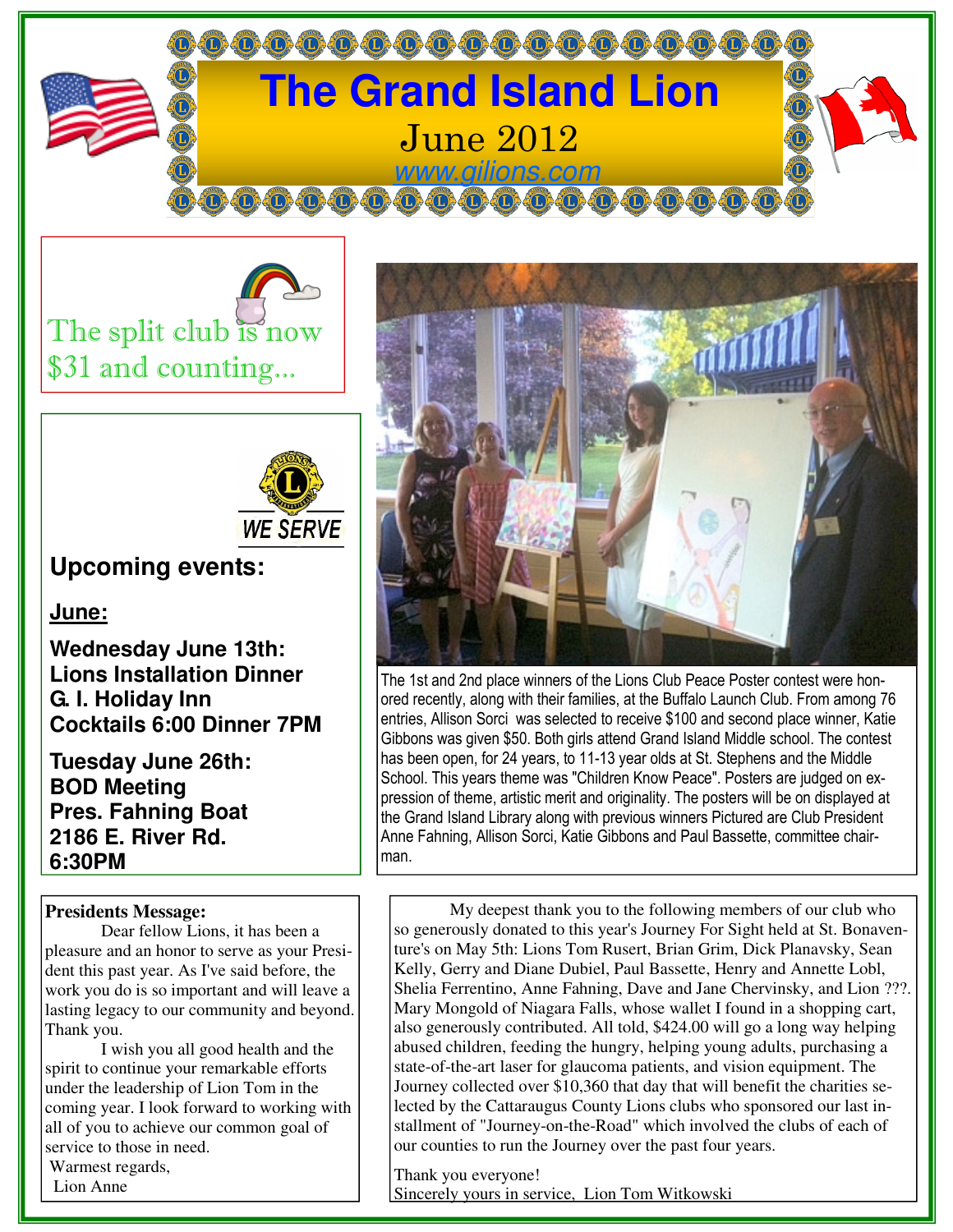White Cane Days are August 24- Friday and Saturday August 25. Please keep two hours of your time to collect. I realize that this is a busy time of year but we need as many volunteers as possible to make this project a success. Henry Lobl

Special Kids Picnic is Wednesday July 18.

We are looking for members to help in the following areas: Tuesday set-up, Wednesday- working with the Volunteers to direct the kids and staff from the buses, in the kitchen, the pony area, water stations, docks, pop stand, clean-up. The chairmen for the committees are as follows: Set-Up Mike Steinagel Kitchen-Donna Lavallee/Brenda Rimes (myself as phone contact prior to picnic). Pony- Tom Witkowski. Docks and Boats Anne Fahning , Pop-Dave Chervinsky, Clean-Up Henry Lobl. We have approximately 100 volunteers so having a designated Lion Club member to work with these volunteers assures that all who come to help have a job and are also relieved as needed. Please e-mail or contact the Chairmen directly. You may contact me as well with any questions via phone or e-mail. Thank-You Annette Lobl.

I received a call from Bob Simpson at the high school and they have scheduled December 5, 2012 for the decorating tree contest. They will be using Artifical trees only for the program. They will auction off again. Lion Dick Crawford

Miracle League opening day was 5/20/12. PDG Gary is attending ML BOD meetings and the leadership transition is in motion. The relationship with the Sabres has inspired other NHL teams to investigate this project in their communities. Lion Mike

Member Highlight

Dan Morabito joined the Lions in June, 1995. He began his service as Recording Secretary in 1996. In 1998 he assumed responsibility as Second Vice President becoming President in 2000 and then staying on as Immediate Past President in 2001 and Past President in 2002. He accepted the year long job of Chairman of the Club's 50th Anniversary Dinner in 2005- 2006. He is known as "Our Chef" for the Spaghetti Dinner and Chief Chef for the Special Kids Picnic. In a quiet gentlemanly manner he is always ready to help. It is fitting to recognize Dan in our July Newsletter as he celebrates his birthday on July 4th.

Thanks to Lions Annette Boies-Lobl, Henry Lobl, Mike Steinagel, Donna Lavallee, Tom Witkowski, Dick Crawford, Glenn Connell and Anne Fahning for contributions to this newsletter. The deadline for the July-August Newsletter is Friday June 29th. If you have material for the newsletter, you can e-mail it to Lion Dave Chervinsky, the editor/publisher, at dschervin@yahoo.com.

**Please visit our web site: www.gilions.com**.